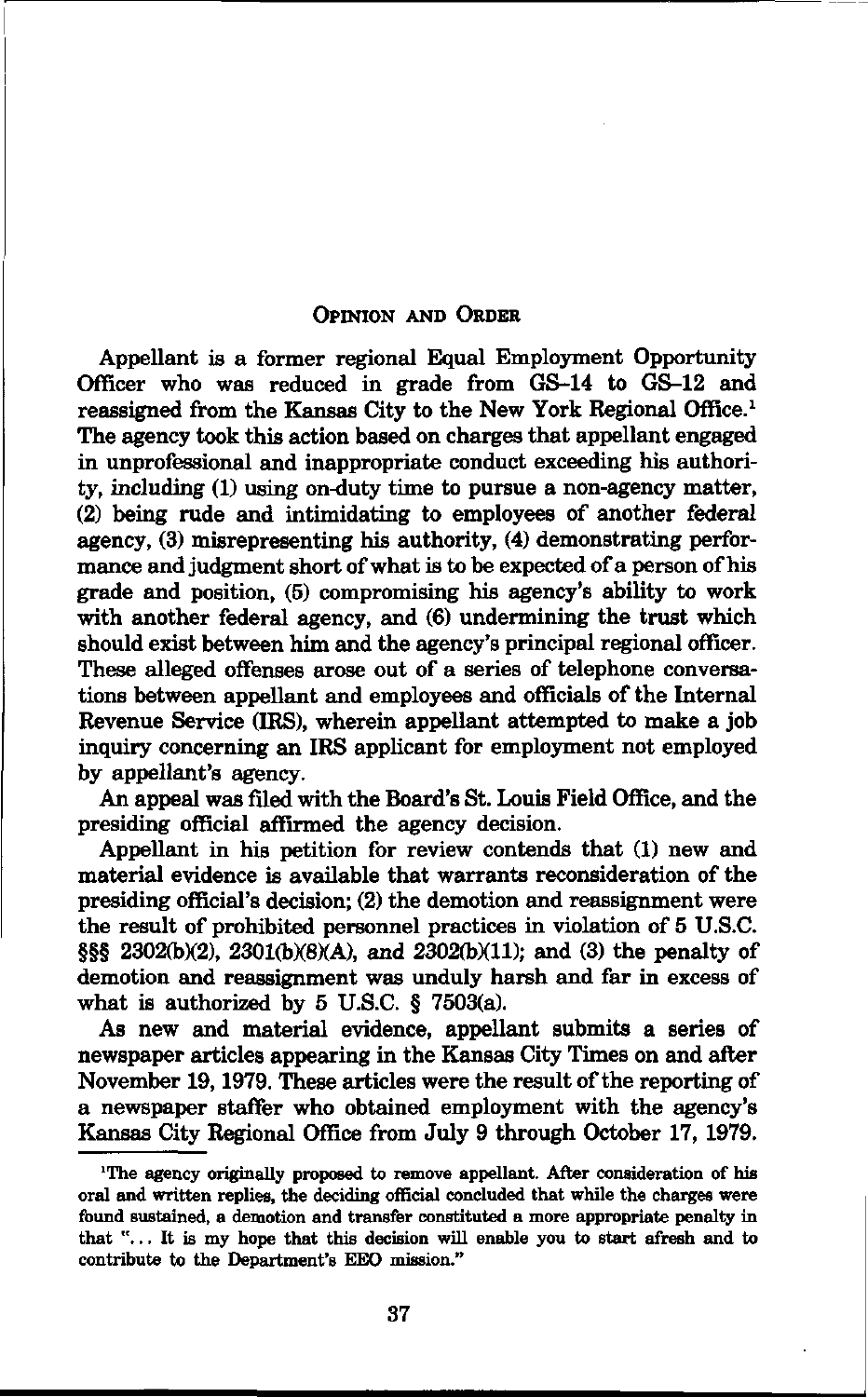They tend to suggest occurrences of mismanagement and waste in the office. Their validity is highly disputed by agency officials. Nowhere in the articles is appellant's disciplinary action mentioned in any context.

The Board has held that in order to satisfy the "new and material evidence" criterion for granting a petition for review, the new evidentiary submission must be of sufficient weight to warrant an outcome different from that ordered by the presiding official. Russo v. Veterans Administration, 3 MSPB 427 (1980). See Redding v. Department of Interior, 4 MSPB 489 (1980). The newspaper articles must be examined in light of this requirement.

The appellant offers his new evidentiary submission to show that Mr. Higgins' motive for proposing his (appellant's) removal was personal favoritism toward others, and that since Mr. Higgins had no other basis for his proposal, Mr. Higgins acted arbitrarily. The Board finds that the new evidence would be useful at all only in that if its contents were established as fact they might tend inferentially to impeach the testimony of Mr. Higgins. However, Higgins' testimony at the hearing conducted by the field office was corroborated by other witnesses, most particularly by IRS employees who had no interest in the matter. Accordingly we do not conclude this evidence meets the materiality requirement for granting a petition for review. See Russo v. Veterans Administration, supra.

Next, we turn to appellant's allegation of prohibited personnel practices. Appellant has the burden of proving these allegations by a preponderance of the evidence. Ramos v. Federal Aviation Administration, 4 MSPB 446 (1980). See In the Matter of Frazier (U. S. Marshal's Service), 1 MSPB 159 (1979). Appellant's claim under 5 U.S.C.  $\S$  2302(b)(11) and 2301(b)(8)(a) appears to be an allegation of favoritism by Higgins and/or other agency officials toward employees other than appellant and of arbitrary treatment generally. In this regard, the record as a whole shows appellant to have engaged in the conduct for which he was removed and supports the conclusion that appellant failed to establish favoritism toward others or some other arbitrary reason as the motive for his demotion and reassignment. See In the Matter of Frazier, supra. Consequently, even assuming that appellant properly alleged a prohibited personnel practice, the Board concludes that appellant has not met his burden of proving the factual foundation necessary for establishing his contention. See Dinkins v. U.S. Postal Service, 5 MSPB 179 (1981); Ramos v. Federal Aviation Administration, supra.<sup>2</sup>

<sup>•</sup>We need not decide whether, as a matter of law, appellant has alleged a violation of "law, rule or regulation implementing, or directly concerning, the merit system principles contained in  $\dots$  (5 U.S.C. § 2301)," by his claim that his demotion and reassignment were taken for some arbitrary reason. See  $5$  U.S.C.  $§$  2302(b)(11). Rather, we dispose of this claim on evidentiary grounds.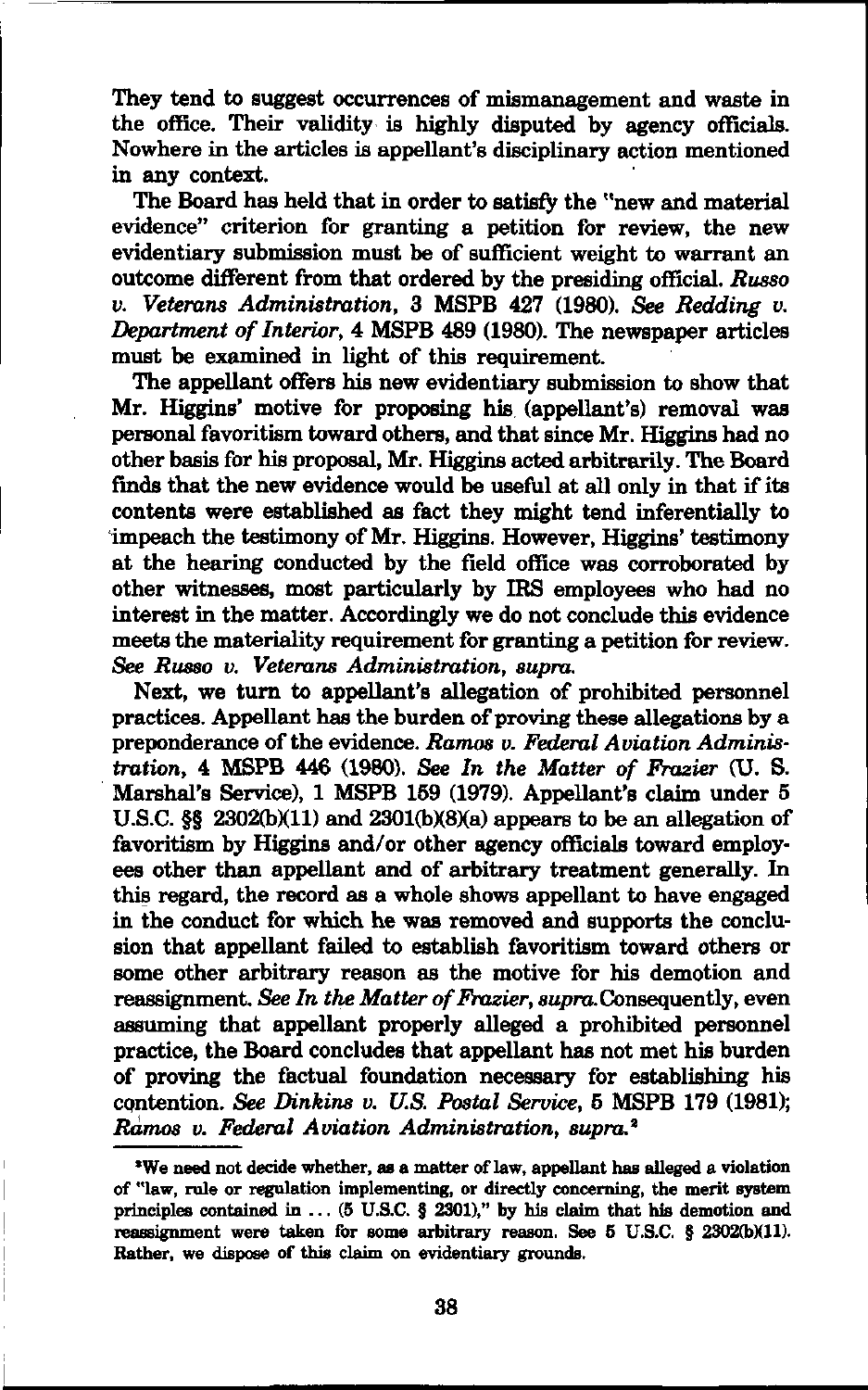Appellant also contends that the demotion and reassignment are unlawful under 5 U.S.C. § 2302(b)(2), because the proposing official did not have personal knowledge of the actions on which they were based. This contention is a variation of a defense that appellant raised before the presiding official: that the demotion and reassignment were unlawful because the presiding official relied on statements which were not founded on the personal knowledge of those who made them. See First Amended Petition of Appeal to The Merit Systems Protection Board, p. 3; Initial Decision, p. 3. The presiding official found that the contention was not supported by the record. See Initial Decision, p. 4.

The Board is of the view that the appellant's argument in his petition for review, that under  $5 \text{ U.S.C.}$  § 2302(b)(2) the proposing official must have personal knowledge of the actions on which the proposal is based, is a misconstruction of law. In Williamson v. Department of Health and Human Services, 3 MSPB 142 (1980), we rejected the contention that  $5$  U.S.C. 2302(b)(2) prohibits an agency official from taking action against an employee unless the official has personal knowledge of the adverse action charges. As we pointed out in Williamson, the sparse legislative history of the statutory provision indicates that the section was intended to prevent the use of improper influence to obtain a position or promotion. Id. at 144.

While we do not decide the full extent and meaning of the statutory provision, we do conclude that it is inapplicable in this case.

Finally, appellant contends that the penalty of demotion and reassignment was too harsh. Indeed he suggests it may be in and of itself illegal. For support appellant cites 5 U.S.C. § 7503(a), which provides:

(a) Under regulations prescribed by the Office of Personnel Management, an employee may be suspended for 14 days or less for such cause as will promote the efficiency of the service (including discourteous conduct to the public confirmed by an immediate supervisor's report of four such instances within any one-year period or any other pattern of discourteous conduct).

The offenses for which appellant was demoted and reassigned are different and more serious than the offense described in 5 U.S.C. § 7503(a). As has been previously noted, in addition to being discourteous to employees of another federal agency, the presiding official sustained charges that appellant's conversations with IRS employees constituted misuse of official duty time on non-agency matters and misrepresentation of authority; that they demonstrated lack of judgment expected of an employee of appellant's grade and position; and that they prejudiced the employing agency's ability to work with another agency and served to undermine the trust which should exist between appellant and the agency's principal regional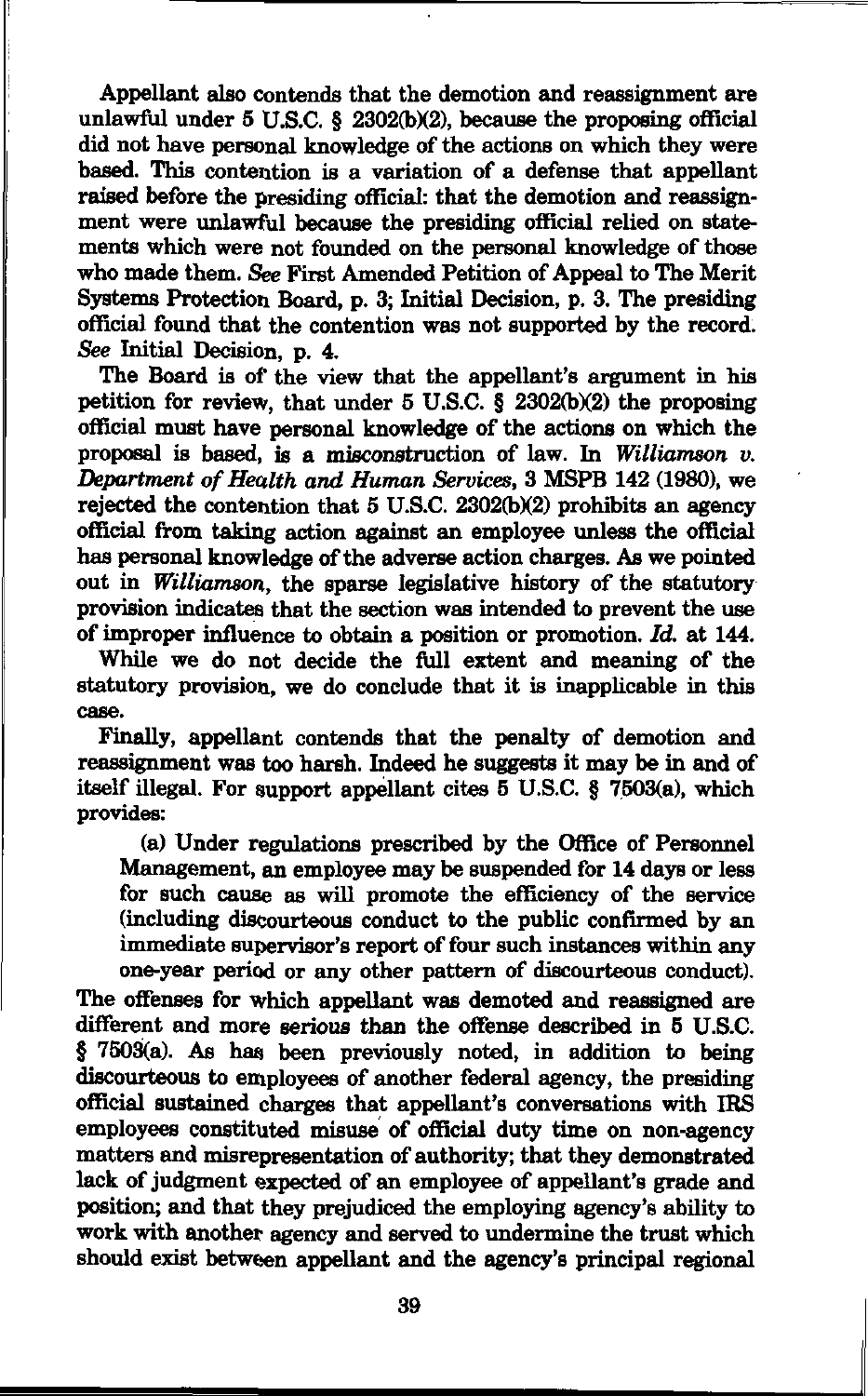official. We cannot conclude that the agency, or the presiding official, erred as matter of law in concluding that the sustained charges warranted discipline in excess of a 14 day suspension as described in § 7503 $(a)$ .<sup>3</sup>

The Board's conclusion concerning the direct applicability of 5 U.S.C. § 7503(a) does not, however, foreclose all inquiry into the harshness of the penalty selected by the agency. The Board has recently held that an appellant is entitled to obtain review of an agency penalty under the "efficiency of the service" standard set forth in 5 U.S.C. § 7513. See Douglas v. Veterans Administration, 5 MSPB 313, 329-30 and n. 58 (1981). Accordingly, we must evaluate appellant's claim that the agency's penalty was too harsh under the standards set out in Douglas v. Veterans Administration, supra.

After noting that a penalty should be selected only after the relevant factors have been weighed, the Board in Douglas held that

When action on the Civil Service Reform Act was completed by the House-Senate Conference Committee the discourteous conduct language had disappeared from Subchapter II, ostensibly because of efforts to eliminate superfluous language. Congressman Levitas became concerned that the statute would be interpreted in such a way that discourteous conduct would not be viewed as cause for action under Subchapter II (5 U.S.C. § 7513). This led to a floor colloquy during House consideration of the Conference Report between Levitas and Congressman Udall, floor manager of the bill. That colloquy, in part, was as follows:

Levitas: "I would like to receive assurance from the chairman that, nevertheless, discourtesy on the part of a Federal employee under certain circumstances can constitute grounds for the application of the provisions of both subchapter 1 and under subchapter 2 as well."

Udall: "Absolutely. I want to assure the gentleman that the thrust and purpose of the amendment he offered on the House floor has been maintained ... [T]he heart and substance of what the gentleman was trying to do is in here. It is stated in slightly different words. I can assure the gentleman that discourtesy can be the basis for removal action ..."

124 Congressional Record H 11823 (daily ed. October 6,1978). Thus while we need not reach the matter in the instant case, the legislative history clearly indicates that "discourteous conduct", standing alone, may in some circumstances warrant a penalty more severe than those contemplated in Subchapter I of Chapter 75. Of course in such circumstances the employee would be entitled to the greater panoply of procedural rights provided for in Subchapter II.

<sup>&</sup>quot;There is additional support in the legislative history of § 7603(a) for reaching this conclusion. The statements of its sponsor, Congressman Levitas, in debate on the floor of the House September 11, 1978 make it clear that the provisions § 7503(a) are not intended to set maximum standards of discipline for other breaches of the employeremployee relationship of a more serious nature. 96th Cong. 1st Sess., Legislative History of the Civil Service Reform Act of 1978, at 892-93 (1979). More significantly, the amendment which was adopted on the House floor provided that an agency could take action against an employee for such cause as would promote the efficiency of the service including discourteous conduct to the public confirmed by an immediate supervisor's report of four such instances within any one-year period or any other pattern of discourteous conduct. The language appeared in both Subchapter I and II of Chapter 75 of 5 U.S.C., and was clearly intended to apply in both cases.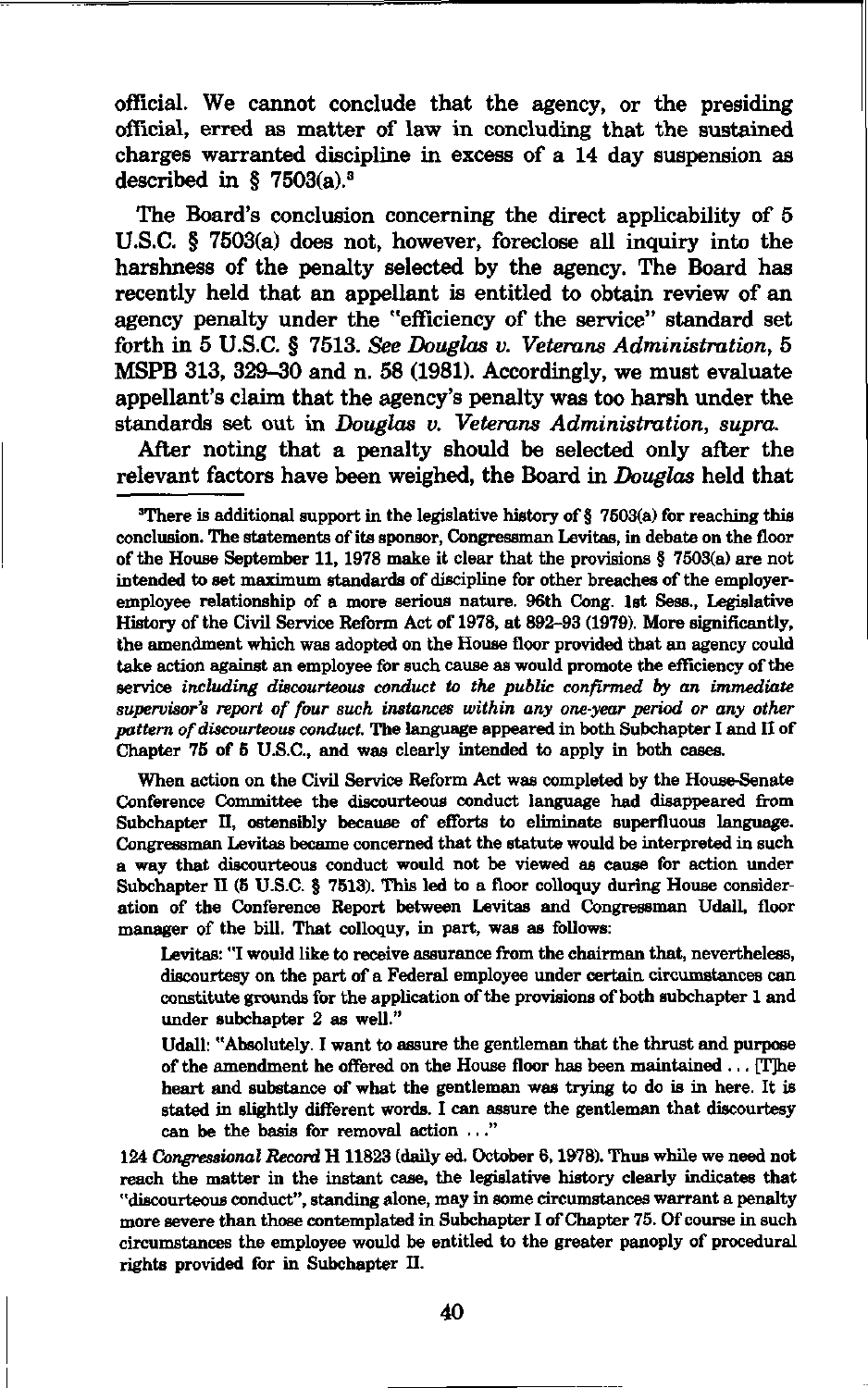the purpose of its review is to ensure that the agency conscientiously considered the relevant factors and, in choosing the penalty, struck a reasonable balance within the limits of reasonableness. The most relevant factors in this case are: (1) the relationship of appellant's offenses to his duties, position, and responsibilities; (2) appellant's job level and type of employment, including contacts with the public and the prominence of the position; (3) his past disciplinary record; (4) his past work record, including length of service and performance on the job; (5) the effect of appellant's offenses upon his supervisors' confidence in his ability to perform assigned duties; and (6) the impact of the offenses on the reputation of his agency.

In analyzing the agency's reasonableness in selecting a penalty, we believe the following considerations relevant. Appellant's offenses have a substantial relationship to appellant's duties, position, and responsibilities. As the Chief Equal Employment Opportunity Official of one of his agency's regions, appellant had to communicate regularly with other federal employees. In the region where appellant worked, he occupied a position which had a high job level, was prominent, and involved numerous and on-going contacts with the public and other agencies. The appellant's supervisor stated that the incident caused him to lose confidence in appellant's ability to perform his assigned tasks. Appellant's offenses had at least some adverse impact on the regional reputation of his agency, as demonstrated by the complaints and subsequent testimony of IRS officials.

On the other hand, appellant had no past disciplinary record, had a generally satisfactory performance record, and had twelve years of government service, nine with his agency. The weight of these factors is somewhat reduced, however, by the nature of the penalty; for although the agency originally proposed removing appellant for his offenses, it opted in its final decision for a penalty that both gives appellant a second chance and allows continued use of appellant's EEO skills. We think this act of reconsidering the penalty is in and of itself some evidence that agency officials "conscientiously considered the relevant factors" and attempted to "strike a responsible balance within the limits of reasonableness." Douglas, supra, at 333.

The Board will modify an agency-imposed penalty only when it finds that the agency clearly exceeded the limits of reasonableness. Douglas, supra, at 333. In light of the nature of appellant's offenses and position, and the apparent effect of those offenses on both his continued effectiveness in the region and on the agency's reputation, the Board finds that the penalty of demotion and reassignment in his case was not unreasonable.

The petition for review is DENIED.

This is the final order of the Merit Systems Protection Board in this appeal. The initial decision shall become final five days from the date of this order. 5 C.F.R. § 1201.113(b).

41